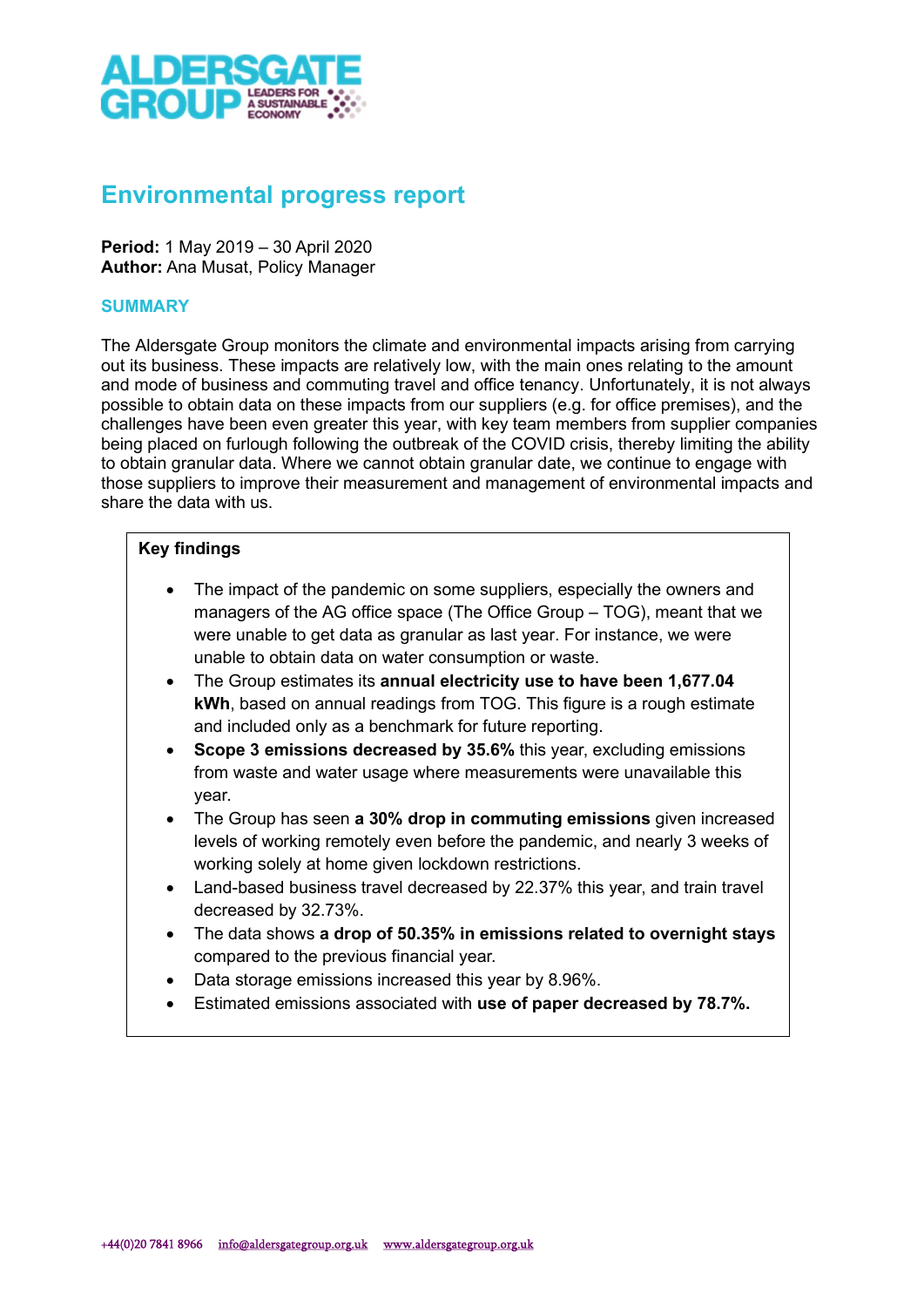

# BACKGROUND

The Aldersgate Group is an alliance of leaders from business, academia, politics and civil society that drives action for a sustainable economy. Formed in 2006, the Group now has 57 organisation members and a permanent Secretariat. The environmental progress report refers to impacts of the Secretariat's activities and does not include environmental impact of the membership or Board of Directors, except where travel was undertaken by Directors on Aldersgate Group business.

The Aldersgate Group has prepared annual reports showing its greenhouse gas (GHG) emissions since its 2011-2012 fiscal year. However, changes in scope of data have affected the consistency of accounting over recent years, primarily arising from changes to suppliers and challenges in obtaining robust and comparable data from key suppliers. The Group determined that the ongoing effort to publish full GHG emission reports was not justified due to lack of comparability of data year on year but acknowledged the value of monitoring key activities to help identify and manage its impacts.

In line with the Board of Directors' recommendations, the Aldersgate Group Secretariat has not published a GHG report for the last three years, but has continued to review and record its environmental impacts and engage with suppliers.

## ASSESSMENT

Staff numbers changed quite a bit over the course of the past 12 months as the Secretariat went through a period of renewal. Only for 3 months (February to April) did the Secretariat have the full number of 6 members, and for a period of 6 months there were only 4 members of the Secretariat and 5 members of the Secretariat for the remaining 3 months. Hence, as an average assumption for this report, it is assumed that the average size of the Group's Secretariat was five FTE members of staff over the reporting period.

#### Scope 1 & 2 emissions

The Aldersgate Group is based in a co-working space, which is owned and managed by The Office Group (TOG). A lack of data has limited consistency and accuracy in this reporting year. With the TOG Sustainability Coordinator being placed on furlough and the building manager having joined quite recently, we were unable to get data that was as granular as in previous years. For instance, the annual electricity consumption was only given to us as a rough yearly estimate instead of monthly readings, as was the case previously.

Based on annual metered building electricity consumption provided by TOG, the Aldersgate Group estimates its annual electricity use to have been 1,677.04 kWh. However, as this figure is a rough estimate, we include it only as a benchmark for future reporting.

TOG has a waste portal and is introducing an energy portal to monitor electricity use (the building does not use gas), which would have helped to secure granular data. However, the energy data has not been delivered to schedule, and staffing pressures following the COVID-19 pandemic within The Office Group mean that the Aldersgate Group have been unable to secure data on Scope 2 emissions this year in spite of early engagement. It is our belief that once staff members return to work following the end of the furlough scheme and the energy portal is running at TOG, the data collection process will be more straightforward in the future. The Aldersgate Group will ensure that it engages proactively with TOG on this issue.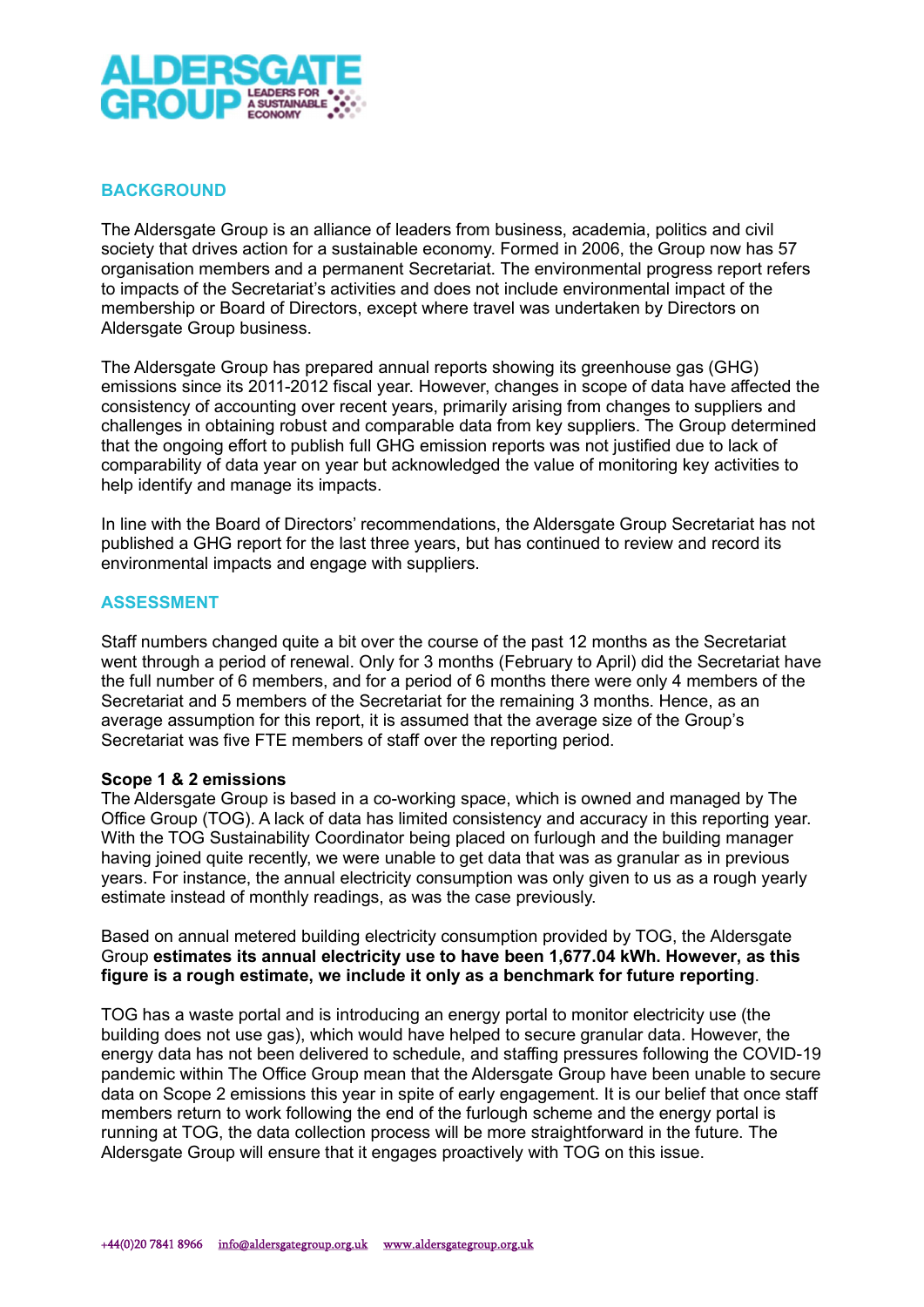

### Scope 3 emissions

The Aldersgate Group has continued to closely monitor Scope 3 emissions, as this is the sole area where we have consistently held accountability in terms of the impact of our actions on emissions. However, with the TOG Sustainability Coordinator being placed on furlough this year, we have been unable to secure data on waste and water consumption from TOG, which limits the relevance of comparisons of Scope 3 emissions with previous years. All other Scope 3 emissions have been monitored as before.

### When comparing Scope 3 emissions data with the previous year, emissions from waste and water usage have been excluded to permit a like for like comparison. Based on this, the Secretariat's Scope 3 emissions decreased this year by 35.6%.

The decrease can be largely attributed to a drop in business travel and hotel stays emissions, as well as a 30% drop in commuting emissions given increased levels of working remotely even before the pandemic, and nearly 3 weeks of working solely at home given lockdown restrictions. Land-based business travel decreased by 22.37% this year, and train travel decreased by 32.73%. This can be partly attributed to more strategic planning of business travel, with members of the Secretariat doing more than one meeting when having to travel away from London, thereby limiting the number of total journeys as well as a greater use of online meeting tools for international meetings. The reduced number of meetings from the end of February and total lack of face to face meetings from early March, otherwise a peak time for business travel, also further explains the drop in emissions towards the end of the financial year.

Overnight hotel stays have been included in emissions calculations for the third year, and the data shows a drop of 50.35% in emissions related to overnight stays compared to the previous financial year. This goes hand in hand with the drop in travel emissions, with the Secretariat limiting the number of hotel stays, both in the UK and abroad, compared to previous years.

This year the Aldersgate Group was not able to include data on waste and water usage like last year, as this has been unavailable given that the TOG Sustainability Coordinator is currently on furlough. The Group will attempt to monitor and manage these emissions next year.

Data storage emissions increased this year by 8.96%. This can be explained by the need for increased online storage for both Dropbox and individual email accounts. The need to keep emails in the inboxes of previous staff members for a certain number of years (e.g. for audit reasons relating to past projects), as well as having to add new accounts, has led to an increase on previous years.

Estimated emissions associated with use of paper decreased by 78.7%. This can be explained by a conscious effort to limit office printing, as well as a more strategic approach to report printing. For example, briefings such as the pre-election manifestos, have been printed in smaller numbers given their shorter predicted lifespan. This year has also seen an increase of online distribution of our briefings and reports, with printed copies distributed less frequently and only when necessary. The uncertain situation from mid-February and the subsequent lockdown has also meant putting on hold printing for a number of reports, either where the launch date has been postponed or where the distribution has solely been done online.